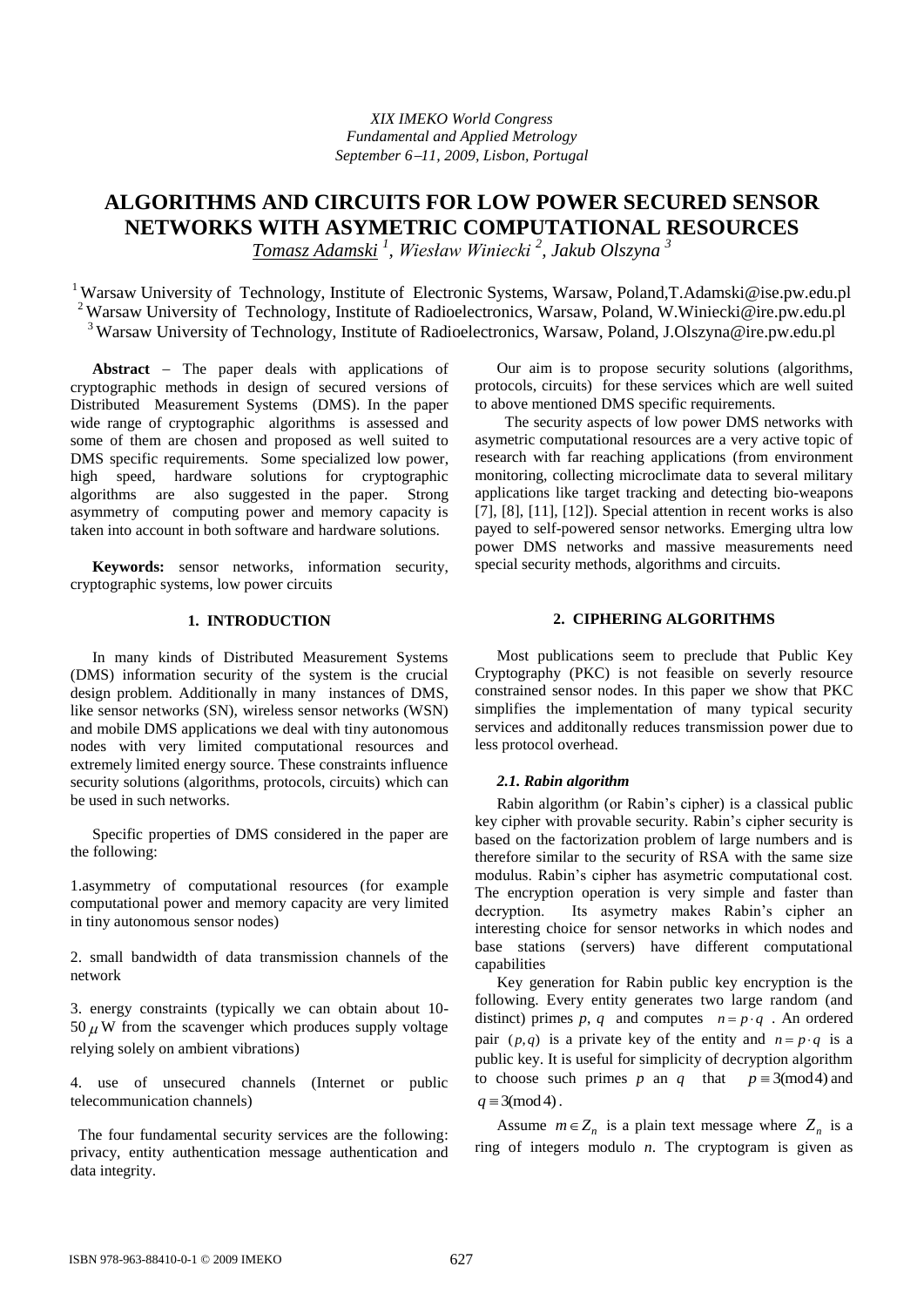$c = m^2 \pmod{n}$  then to encrypt the message we need only one multiplication modulo *n*.

Decryption algorithm is the following. Assume we have a cryptogram  $c = m^2 \pmod{n}$ and  $p \equiv 3 \pmod{4}$ .  $q \equiv 3 \pmod{4}$ . To calculate *m* from *c* we have to compute 4 possible square roots  $m_1, m_2, m_3, m_4$  and choose from them an appropriate plain text message *m*. Square roots from the cryptogram *c* can be computed in the following way:

1. We find integers  $a, b \in \mathbb{Z}$ , that  $a \cdot p + b \cdot q = 1$  (using for example the extended Euclid algorithm) and next we compute 4 numbers

$$
r = c^{(p+1)/4} \pmod{p}
$$
,  $s = c^{(q+1)/4} \pmod{q}$ ,  
\n $x = (aps + bqr) \pmod{n}$ ,  $y = (aps - bqr) \pmod{n}$ ,

2. Four square roots are the following

 $x, -x \pmod{n}, y, -y \pmod{n}.$ 

 The above decryption algorithm is complicated but it is implemented in servers (base stations) without severe constraints on resources.

 The attack on the Rabin algorithm consists in recovering plaintext *m* from the corresponding cryptogram  $c = m^2 \pmod{n}$ . This is precisely the problem of the square root modulo *n* which is computationally equivalent (it can be proved) to the problem of factoring *n* . Finally, security of the Rabin public-key encryption algorithm is based on hardness of factoring *n*.

### *2.2. RSA algorithm with small encryption exponents*

The RSA cipher is widely used in computer networks but has relatively large computational complexity and can be used in DMS with resource constrained nodes only for rather small public keys for example 3, 5, 7.

The RSA encryption scheme is the following. Each entity creates an RSA public key *e* and a corresponding private key *d*. A public key is a number  $e \in Z_{\varphi(n)}$ , where  $Z_{\varphi(n)}$  is a ring of integers modulo  $\varphi(n)$  and  $\varphi(n)$  is the Euler function value for the argument  $n = p \cdot q$ , where p, q are diffrent primes. We assume that  $GCD(e, \varphi(n)) = 1$  i.e.  $GCD(e, (p-1)(q-1)) = 1$ . The private key is a number  $d \in Z_{\varphi(n)}$ , which is an inverse of  $e \in Z_{\varphi(n)}$  in the ring  $Z_{\varphi(n)}$ . The plain text messages are elements of the ring  $Z_n$ .

The cryptogram is given as  $c = m^e \pmod{n}$ . The plain text message can be obtained from the cryptogram *c* and the private key *d* by the formula  $m = c^d \pmod{n}$ .

The RSA cipher with small exponents (small ciphering keys *e*) is an interesting choice because we have only one solution  $m \in Z_n$  of the equation  $c = m^e \pmod{n}$  (if  $GCD(e, (p-1)(q-1)) = 1$  and decrypted message is unique.

There are some known attacks on RSA with small ciphering public keys then such systems have to be carefully designed. The attack on the RSA cipher with a small exponent *e* is for example possible if the same plain text message *m* is ciphered *e* times with the same public key *e* modulo  $n_i \geq 2, n_i \in N$  with  $GCD(n_i, n_j) = 1$  for  $i \neq j$ .

Rabin and RSA ciphers are block ciphers then using universal schemes (for example Rabin, Davies schemes see [1],[2]) we can in natural way design hash functions.

#### **3. ENTITY AUTHENTICATION ALHORITMS**

Entity authentication (or entity identification) is one of four main security objectives. It seems that the best solution for discussed DMS are so called zero-knowledge identification algorithms (or protocols). In the sequel the idea of zero-knowledge proof is shortly explained.

#### *3.1. Zero knowledge proof*

The simplest example which explains very well the idea of the zero-knowledge proof is so called "zero-knowledge cave" (fig.1). We have two entities Prover and Verifier. Prover wants to prove that he has a key to the normally closed door in the zero-knowledge cave but he doesn't want to show the key. Prover and Verifier play the following game.

1.Prover goes to the cave door and Verifier stays outside.

2. Verifier goes to the cave point denoted with arrows and ask Prover to come out from the left side (or right side with equal to  $\frac{1}{2}$  probability).

If Prover goes from the left side (or respectively from the right side) it suggests that Prover has the key which opens the internal cave door. If the verifier order is not fulfilled correctly the protocol is stopped because Prover cheats. He has no key to the door. The above protocol is repeated *t*  times. Probability of successful cheating by a Prover without the key is equal to  $(1/2)^t$ .



Fig.1 Zero-knowledge cave, *P* is a Prover*, V* is a Verifier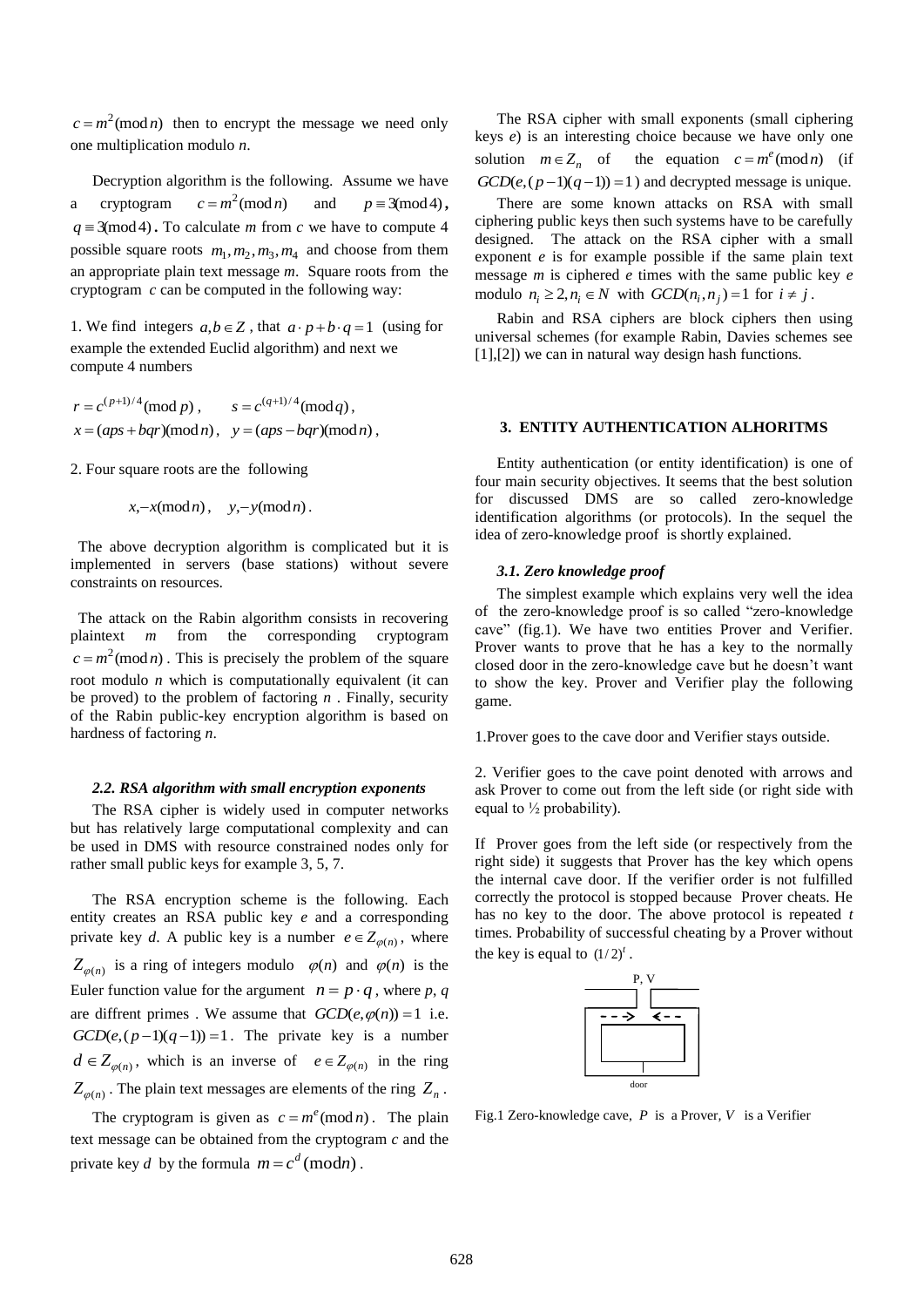#### *3.2. Fiat-Shamir protocol*

The Fiat–Shamir protocol is a zero-knowledge proof used to entity authentication. The protocol is well suited to considered DMS networks. Basic version of the Fiat-Shamir identification (entity authentication) algorithm is the following.

A trusted center *T* selects and publishes an RSA like modulus  $n = p \cdot q$  (where *p*, *q* are diffrent primes) and keeps prime *p* and *q* secret. Each prover *P* selects a secret number  $s \in Z_n$  coprime to *n*, computes  $v = s^2 \pmod{n}$ and registers *v* as its public key.

Assume *P* (a prover) proves knowledge of *s* to *V* (a verifier). *P* does it in *t* executions of a 3-pass protocol.

1.*P* chooses a random number  $r \in Z_n$  and sends to *V* a number  $x = r^2 \pmod{r}$  (*r* is so called "witness").

2. *V* sends to *P* a random bit  $e \in \{0,1\}$  (*e* is so called "challenge").

3. *P* sends to *V* a number  $y = r \cdot s^e \pmod{m}$  (*y* is so called "response")

The verifier *V* rejects the proof if  $y^2 \neq x \cdot y^e \pmod{n}$ . Probability of successful cheating of the prover *P* (if he doesn't know a secret number *s*) is even to  $(1/2)^t$  where *t* is a number of protocol executions.

For hardware implementation of the above algorithm we need only a multiplier and a random bit generator.

Zero-knowledge protocols can be also used in message authentication alhoritms (digital signatures).

#### **4. DOCUMENT AUTHENTICATION ALHORITMS**

*4.1. Digital signatures based on Fiat-Shamir protocol* Assume we have Fiat-Shamir protocol which generates sequences: witness  $\rightarrow$ challenge  $\rightarrow$  response. If  $x = (x_1, x_2,...,x_t)$  is a sequence of random numbers which are squares of random  $r_i \in Z_n$  ( $r_i$  is a witness) and  $e = (e_1, e_2, \dots, e_t) = h(m)$ , where *h* is a given hash function,  $m \in Z_n$  is a signed document and  $e = (e_1, e_2,...,e_t) \in \{0,1\}^n$  is a sequence of challenges. The signer knows a secret  $s \in Z_n$ , he publishes  $v = s^2 \pmod{n}$  and computes the correct response  $y_i \in Z_n$  for every  $r_i \in Z_n$  and  $e_i \in Z_n$ . The signature of the document  $m \in Z_n$  is an ordered pair:

$$
(x, y) = ((x_1, x_2, \dots, x_t), (y_1, y_2, \dots, y_t)).
$$

Someone who knows a public key  $v = s^2 \pmod{n}$  of the signer can verify the signature  $(x, y)$  veryfying every coordinate exactly like in the Fiat-Shamir protocol.

## **5. SPECIALIZED CRYPTOGRAPHIC CIRCUITS**

#### *5.1. Serial bit multiplication circuit*

A proposed multiplication circuit is shown in the fig. 2. The circuit is a serial data word processing multiplier which minimalizes number of gates and multiplies two *k* bit numbers in  $k^2$  clock cycles. All registers used in the system are shift registers. Proposed multiplication circuit was simulated in VHDL and tested. Obtained results allow to asses power consumption and prove that the multiplier works correctly.

# *5.2. Circuit for reduction modulo p based on Barrett's algorithm*

Assume  $p \in N$ ,  $p \ge 2$ ,  $b \in N$ ,  $b \ge 3$  and  $k = \lfloor \log_b p + 1 \rfloor$ . The Barrett's algorithm (Barrett reduction) finds the value  $z \pmod{p}$ , for a given  $z \in \{0,1,\dots, b^{2k}-1\}$  and a modulus p. The Barrett algorithm does not exploit any special form of the modulus *p*.

There is a number  $q \in N \cup \{0\}$  that we have  $z = q \cdot p + r$ , where  $r \in N \cup \{0\}$  and  $0 \le r < p$  is a remainder. It is easy to verify that  $q = \lfloor z/p \rfloor$  then  $z = \lfloor z/p \rfloor p + r$ . Define an algorithm constant  $\mu = \left[ b^{2k} / p \right]$  which can be written with a  $(k+1)$  bit word. The Barrett's algorithm is the following.



Fig. 2. Serial multiplication circuit, R1, R2, R3 are shift registers.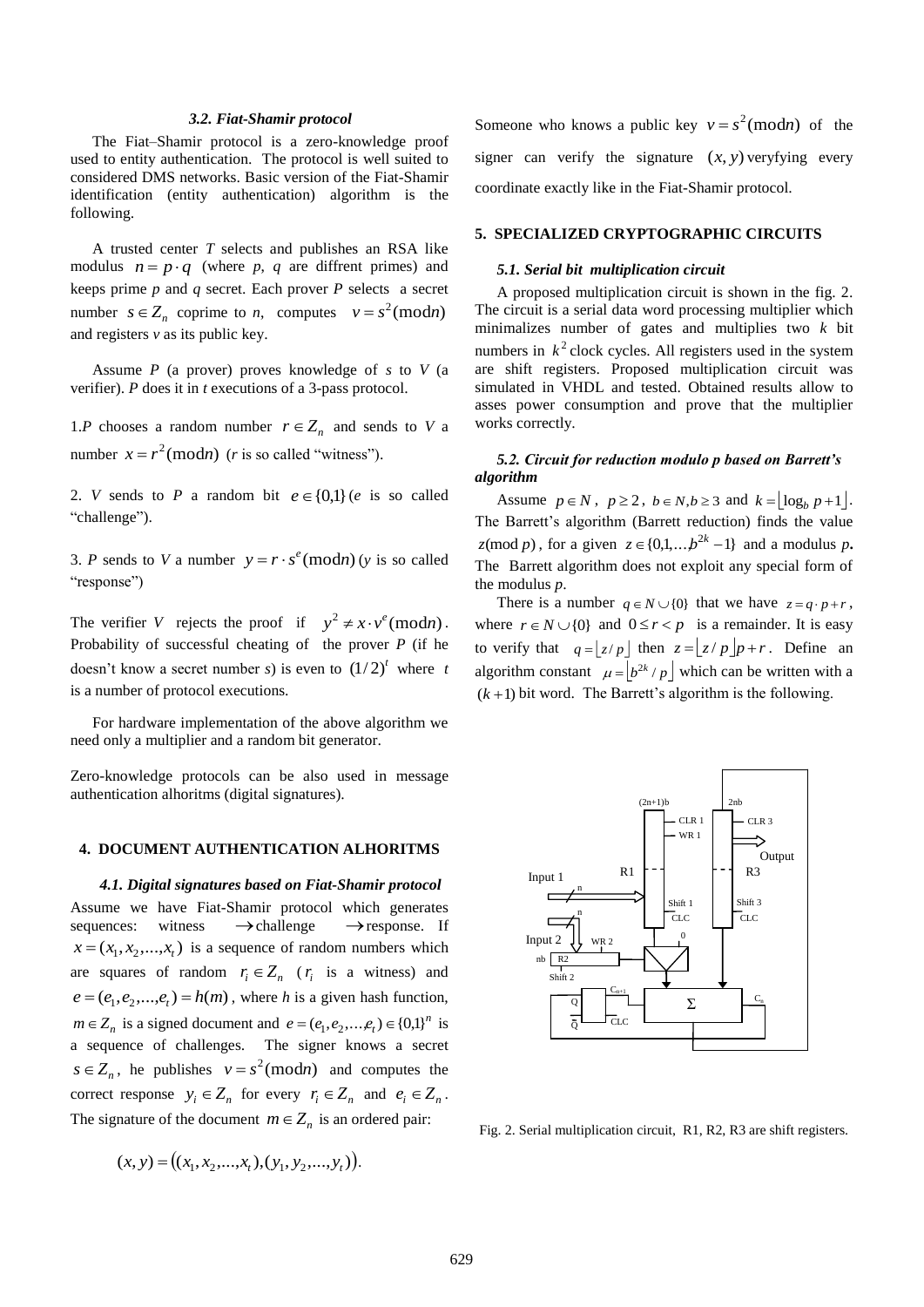#### **Barrett's algorithm**

**Input Data:**  $p \in N, p \ge 2, b \in N, b \ge 3$ ,  $k = \lfloor \log_b p + 1 \rfloor, \ z \in < 0, b^{2k} - 1 > \text{ and } \mu = \lfloor b^{2k} / p \rfloor$ 

\_\_\_\_\_\_\_\_\_\_\_\_\_\_\_\_\_\_\_\_\_\_\_\_\_\_\_\_\_\_\_\_\_\_\_\_\_\_\_\_\_\_\_\_\_

\_\_\_\_\_\_\_\_\_\_\_\_\_\_\_\_\_\_\_\_\_\_\_\_\_\_\_\_\_\_\_\_\_\_\_\_\_\_\_\_\_\_\_\_\_

**Output Data :**  $z \pmod{p}$ 

1. 
$$
\hat{q} := \left[ \left\lfloor \frac{z}{b^{k-1}} \right\rfloor \cdot \mu/b^{k+1} \right]
$$
  
\n2.  $r := z \pmod{b^{k+1}} - \hat{q} \cdot p \pmod{b^{k+1}}$   
\n3. if  $r < 0$  then  $r := r + b^{k+1}$   
\n4. while  $r \geq p$  do  $r := r - p$   
\nreturn(*r*)



The Barrett's algorithm (fig.3) computes the value *z*(mod *p*) with 2 multiplications by a constant and 3 additions/subtractions. The divisions required in the algorithm are simple shifts of the base *b* representations. A natural choice for the base is a power of 2. Integers *p* and *z*  are large in cryptographic applications (with 100-300 decimal digits). Steps 3 and 4 in the algorithm are correction steps. Only one correction is possible in the step # 3 and two corrections in the step # 4.

**Fact** (correctness of the Barrett algorithm)

If  $p \in N, p \ge 2, b \in N, b \ge 3, k = \lfloor \log_b p + 1 \rfloor, \mu = \lfloor b^{2k} / p \rfloor,$  $z \in \langle 0, b^{2k} - 1 \rangle$  then the Barrett algorithm is correct i.e. finds  $z \pmod{p}$ .

Proof. Proof of this fact starts from a simple equality

$$
\frac{z}{p} = \frac{z}{b^{k-1}} \cdot \frac{b^{2k}}{p} \cdot \frac{1}{b^{k+1}}
$$

Next we prove that  $\hat{q} = \lfloor z/b^{k-1} \rfloor \cdot \mu/b^{k+1} \rfloor$  is a good approximation of the quotient  $q = \lfloor z/p \rfloor$ . The full proof that the Barrett's algorithm is correct is given in [1] and [6]. ■

In the paper the Barrett algorithm is mapped to a systolic array shown in the fig. 4. Proposed systolic structure computes the value  $z \pmod{p}$  in  $7k^2$  clock cycles. The rectangular clock signal denoted as CLK' is *k* times slower than CLK. Every block of the circuit corresponds to one step of the Barrett algorithm. Decision blocks # 1 (step 3) and decision block number 2 (step 4) are shown in the fig. 5 and 6 respectively. The circuit can be easily modified to compute values  $a^2 \pmod{p}$  and  $a \cdot b \pmod{p}$ . The proposed reduction modulo *p* circuit was simulated in VHDL and

tested. Obtained results will be discussed in the full paper. In VHDL simulation we assume the base  $b=4$ . Multiplication with this base is equivalent to common binary multiplication then we can use a typical binary multiplier at two first levels of the systolic array.

Multiplication modulo  $p$  can be also implemented using well known Montgomery reduction and multiplication algorithms but proposed circuits based on the Barrett algorithm seems to be more flexible and universal. Both algorithms show similar execution times and similar area on chip.

## **6. CONCLUSIONS**

1. We have proposed in the paper algorithms and specialized cryptographic circuits which can be used in low power, secured Distributed Measurement Systems with asymmetric resources like for example sensor networks.

Chosen cryptographic algorithms for the host with limited resources are secure but as simple as possible from computational point of view. Distributed Measurement Systems based on public key cryptography minimalize key distribution and key management problems.

2. We have showed, that it is possible to implement all crucial kinds of cryptographic algorithms (for privacy, entity authentication, message authentication, data integrity and random bit generation) with two simple circuits (building blocks) with bit serial word processing: multiplier and systolic circuit for the Barrett algorithm .

3. In our assessment we have obtained a good balance between high-speed and low-power capabilities of proposed solutions.

#### **REFERENCES**

- [1] A. Menezes, P. Oorschot, S. Vanstone, *Handbook of Applied Cryptography*, CRC Press Inc., 2001
- [2] J.A.Buchmann, *Introduction to Cryptography*, Springer Verlag, New York, 2004.
- [3] D. Richter, "IT Integration in Metrology", *XVIII IMEKO World Congress*, pp. 1-5, Rio de Janeiro, Brazil, Sept. 2006.
- [4] D. R. Stinson; *Cryptograph*y*- Theory and Practice*, CRC Press Inc., 2002.
- [5] L.Buttyan, V. Gligor, D. Westhoff (Eds), *Security and Privacy in Ad-Hoc and Sensor Networks*, LNCS, Springer Verlag, Heidelberg ,2006.
- [6] D. Hankerson, A. Menezes, S.Vanstone, *Guide to Elliptic Curve Cryptography*; Springer Verlag, New York, 2004.
- [7] G. Gaubatz, J. Kaps, B. Sunar, "Public Key Cryptography in Sensor Networks – Revisited", http://www.crypto.wpi.edu.
- [8] K. Yuksel, J. Kaps, B. Sunar, "Universal Hash Functions